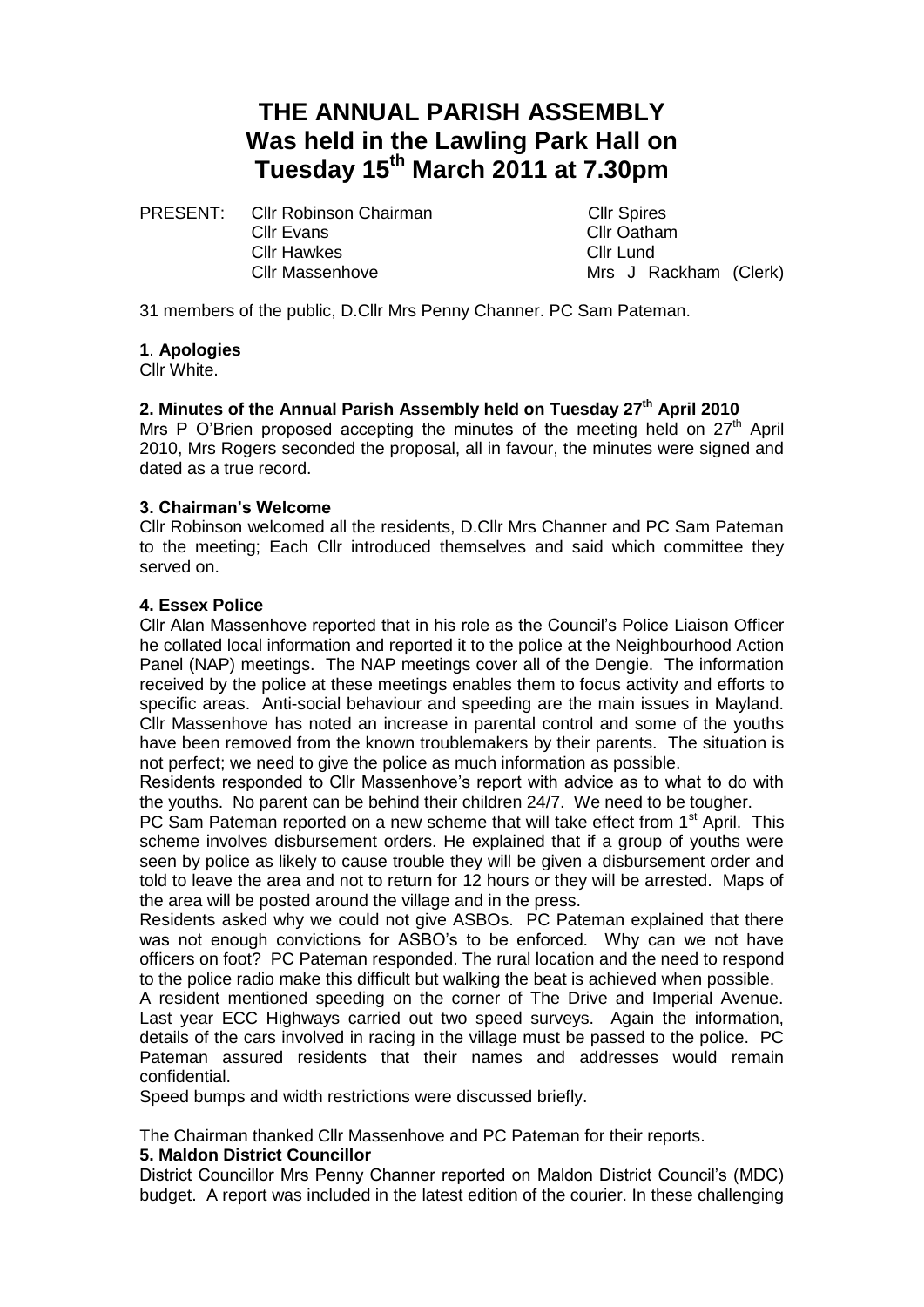times efficiency savings were needed, services remained the priority of the district council. MDC consulted with parish councils and as many residents as possible holding public meetings all through the district to find out what was important. D.Cllr Mrs Channer thanked all those who took part in the consultation process.

D.Cllr Mrs Channer reported that MDC were aware of the anti-social behaviour problems in Mayland and that Owen Thom Youth Participation and Development Officer organised a BBQ and football tournament during the summer. The police, parish councillors and Maldon District councillors attended. Unfortunately a small group of youths remained isolated from the well received and supported event. There are a lot of good youths in Mayland.

A Resident asked why the street cleaning vehicle visited Mayland the day before the refuse collection vehicles? D.Cllr Mrs Channer will investigate but advised that it may not be possible to change the current days until the new contracts are awarded in 2012. It was noted that residents can contact Chris Quilter in the refuse department at Maldon District Council.

The Chairman thanked D.Cllr Mrs Channer.

# **6. Chairman's Report**

Cllr Robinson reported on her second year as Chairman of the Parish Council. She started by thanking her fellow Councillors and the Clerk for their hard work and dedication. All the Councillors are volunteers, and many of them spend a lot of their own time on parish work. The main Council meets on the second Tuesday of each month and the Lawling Park Committee on the third Tuesday of the month. Both meetings are at 7.30pm, are open to the public, and are held here in the Lawling Park Hall. We also have a monthly Finance Committee; a Personnel Committee meets on an ad-hoc basis when there are any staffing issues to discuss.

The main project of the year has been the extension to the Lawling Park Hall. As you will hear from Cllr Spires' report, work is now substantially complete on the extension, with fantastic new changing and shower rooms for players using our sports facilities. Almost £42,000 was obtained from grants from CIF, Fowler Smith & Jones, Essex Environment Trust and Maldon District Council. A loan for £30,000 at a low interest rate from the Public Works Loan Board and the remainder from Parish funds.

Apart from this important project, funding constraints have meant that we have not been able to carry out any other major new projects this year, and unfortunately 2011/12 will be no different.

Although there is money in the budget for installing CCTV, Councillors commissioned a report from Essex Police on security around the Lawling Park area, which seems to the area most affected by vandalism. A number of measures that were recommended have now been implemented, such as removing scrubland and hedges, and using anti-climb paint. Work on removing the old portable building and moving the storage containers will be complete soon. A meeting to discuss the needs of a CCTV was held today, we are now ready to invite companies to tender.

Otherwise the money we raise from the Council Tax is spent mainly on grass cutting, street lights, insurance and keeping our assets in good order. We also pay for extra grass cutting around the village to supplement the County Council's twice yearly programme.

We expect the cost of vandalism to be more than £4000 in this current year. If it hadn't been for this vandalism element, we would have been able to freeze our precept this year.

# *Working with partners*

We have good working relationships with Maldon District Council and Essex County Council, and we are pleased that our District Councillors often attend our meetings. This is particularly useful to receive updates about what is happening at MDC, and for the parish Council to raise local issues with Maldon District Council. If you don't know who your district councillors are, for Mayland they are Cllr Penny Channer and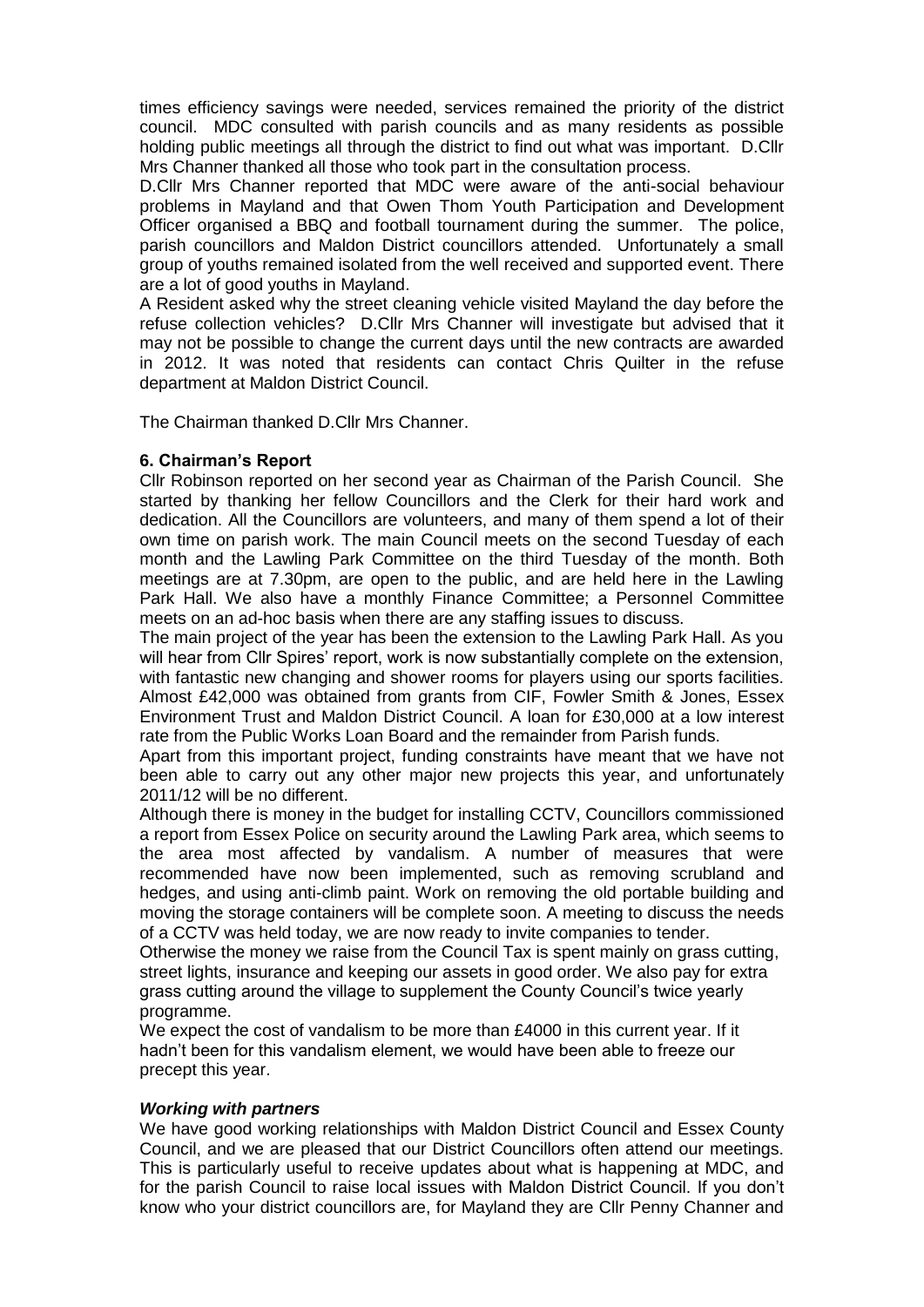Cllr David Horner; and for Maylandsea they are Cllr Anthony Cussen and Cllr Bob Boyce. All their details are on Maldon District Council's website.

We are very concerned about the unsuitable behaviour of a small number of young people in the village, and have been in close contact with the Police to try to find solutions to the problems.

It is really useful for the Police to hear about all incidences of anti-social behaviour, however small, so they can build up a clear picture of the nature of the problem. The Maldon District Community Safety partnership has produced an incident log so that people who are affected by anti-social behaviour can record incidents and report them on a regular basis. Incidents can be recorded, say weekly or monthly, and then forwarded to Leanne Hinton at Maldon District Council, so that an accurate picture can be recorded to see if there are any specific locations, time of day, or other things that can be targeted to help solve the problems. We have a supply of the forms here. If anyone is interested, please collect one at the end of the meeting.

We have continued to work closely with Essex Police and the Essex Youth Service, to tackle the antisocial behaviour of some of our younger residents. We would like especially to thank the Essex Youth Service and the Community Safety Partnership for arranging football and boxing sessions which have proved very popular.

We are in regular contact with Essex County Council highways department, and are constantly trying to get improvements made to potholes, parking problems, speeding and other issues that parishioners raise with us. Some actions are taken, such as the double yellow lines, but it is often an uphill struggle getting things done, particularly small repairs.

The speed tables in The Drive have been causing some concern to nearby residents, who are suffering from vibration in their homes and excessive noise from vehicles bumping up and down the ramps. Essex County Council is investigating the problems, and the parish council is keeping up the pressure, with the residents concerned, to solve these problems. We are hoping to have a meeting with ECC highways to discuss this problem.

## *Planning applications*

The Parish Council looks at all the planning applications which affect the parish, but it does not have the power to decide the outcome. We discuss them at Parish Council meetings and then we submit our comments which Maldon District Council considers before making its decisions. These applications include those within the parish, such as extensions and the occasional new house, and also larger proposals outside the parish, but which might have effects on our village – on the local roads for example – such as the wind farms. We have given our views on over 30 planning applications in the past year.

## *Localism and the Big Society*

There has been a lot of discussion recently about the Big Society, and Localism. The Parish Council is still working out what this means for local issues, while the details of the Localism Bill go through Parliament.

New powers for local communities will include local referendums; neighbourhood development plans to allow new homes and businesses; community rights to build, for example, affordable homes. If you are interested in more details, you can download a 20 page summary in plain English on the Department for Communities and Local Government website. I can pass the link on to anyone who is interested.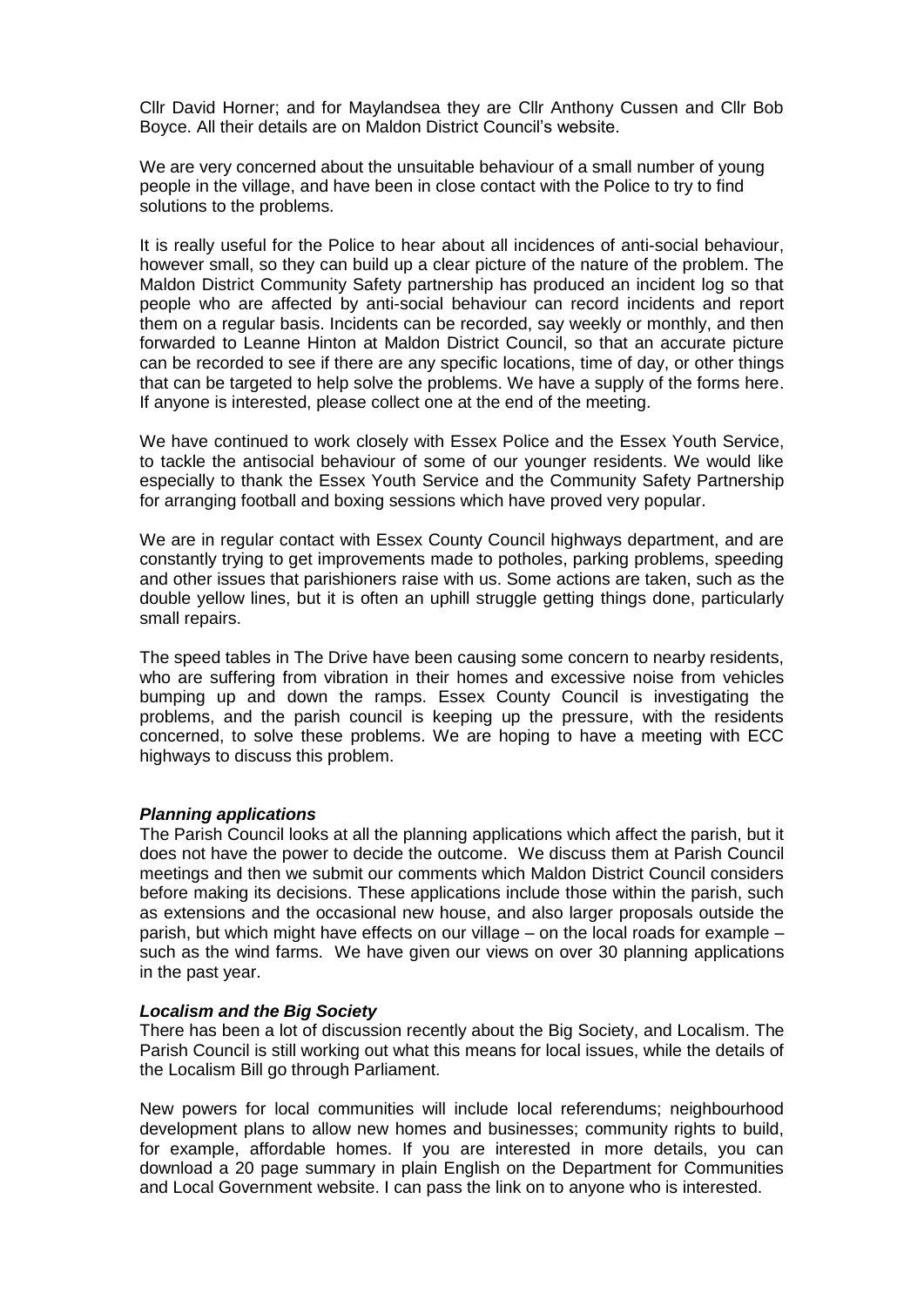# *Elections*

Don't forget that local elections will be held on May 5th. You will be able to vote for your representatives on Mayland Parish Council, and Maldon District Council. If you are not registered to vote, sign up NOW - contact Maldon District Council's election office on 01621 875880. The closing date for registering is 14<sup>th</sup> April

Maybe voting is not enough and you'd like to get more involved. Anyone can stand as a parish councillor, and effectively all 9 seats are up for election. It is up to individual councillors here whether they nominate themselves for another term of office. If you are interested, contact the district council's election office for more information on how to stand for election, or our parish clerk for more information on what the role involves.

# *Thanks*

I have a few thank yous to make.

Firstly to all my fellow Councillors, who give up their time to support the village and work on behalf of parishioners to bring issues forward for discussion.

I would like to thank our Parish Clerk Jenny Rackham, who does a difficult job, and keeps us all in line with the rules and regulations, advises on ways of taking issues forwards, and very successfully applies for grant funding to support our work.

I would also like to thank our groundsman Dennis Hawkes, who can be seen around the Lawling Park in all weathers keeping the playing pitches, tennis courts, and field in good order.

Thanks also to Terry Blowers who has been keeping the Bakersfield area tidy, strimming and all of our heavy work. to Carole Serjeant who cleans the Lawling Park Hall and carries out litterpicking. Carole has been unwell recently but we are pleased to hear that she is getting better.

And finally thanks to you, the parishioners, for supporting the Council and taking an interest in your village.

Don't forget to visit our website for more information including council agendas and minutes, annual reviews, and village photographs: www.essexinfo.net/maylandparish-council

I would also add that there are two weeks to go until the close of our Photographic Competition, Mayland in Winter. There is a great prize of a digital photo frame, donated by the Mayland Bowls Club – so get snapping!

# **7. Lawling Park Committee Report**

The Lawling Park Committee (LPC) organise the maintenance and upkeep of existing facilities within the budgetary constraints allowed as well as working to a longer term improvement plan to provide further park facilities for all users. This year unforeseen costs for damage to the Park's facilities have caused improvement plans to be delayed.

Bakersfield carpark has suffered a demolished lighting standard and entrance gate. Other areas of the park also suffered damage.

Phase 2 of the permanent changing room and toilet facilities will be completed this Spring. The new brick built extension to Lawling Park Hall houses, two 16 place shower/changing rooms, one 3 place officials shower/changing room, a disabled access compliant ramp and WC, a ladies WC and a Gents WC. The toilet facilities will be open to visitors to the park during match or organised games/events. The existing Portacabin facility has been removed and the two steel lockup containers will be relocated by April. Site reinstatement will complete the area. We have been very lucky to had help from the community pay back scheme (free of charge). They have cleared our woodland and ditch.

# **Sports**

Football is the major field user. Over 100 youths play and train on a Sunday. Flooding of the field has been a problem this winter.

Cricket and tennis courts are also available. The skatepark is well used. The youths would like us to extend the skate park to include a spine and a half pipe.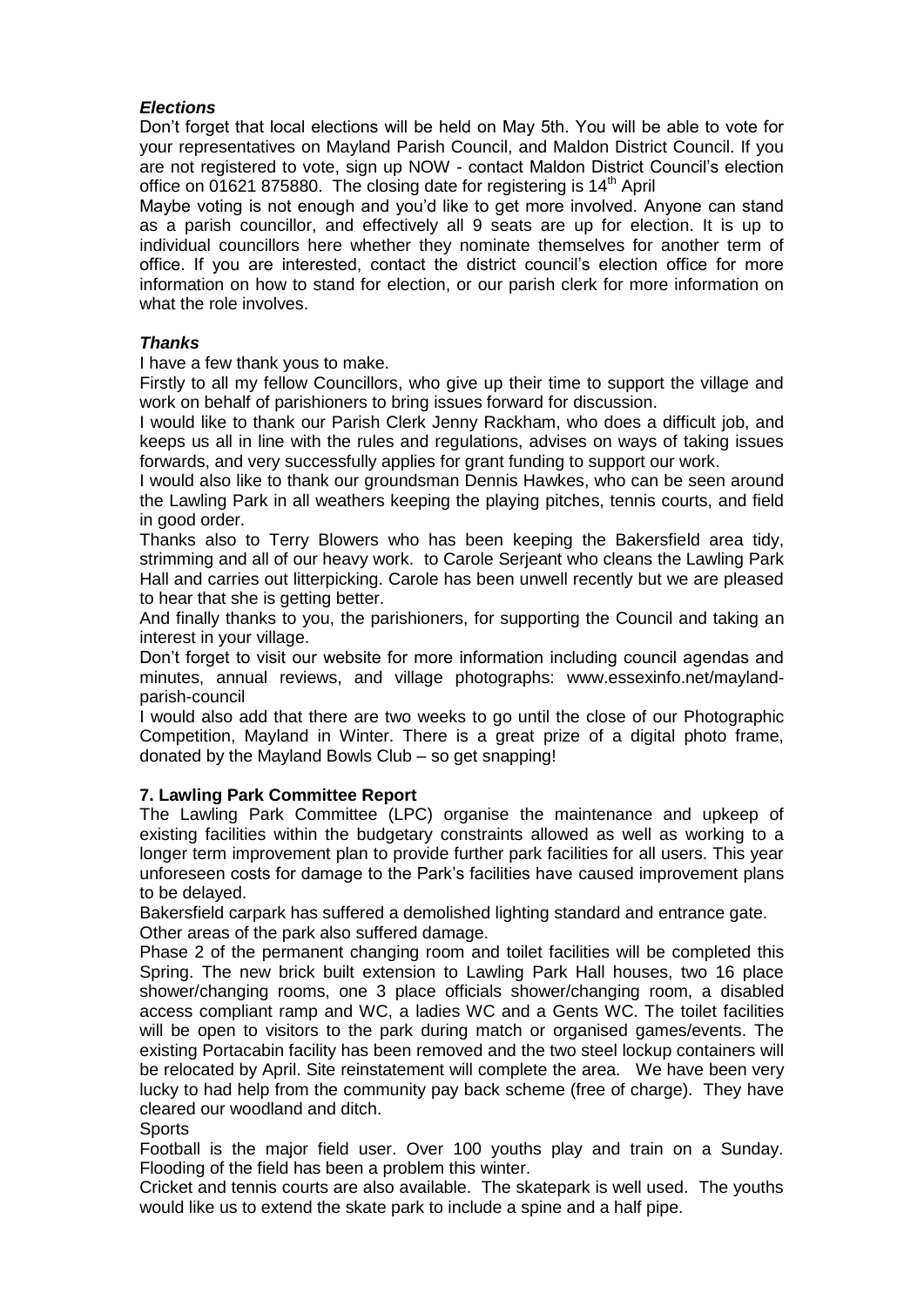Indoor bowls make good use of the Lawling Park Hall meeting twice a week.

Boxing. Maldon District Council has been running a pilot scheme in the Lawling Park Hall, one hour a week for 6 weeks. If possible the Lawling Park Committee would like to extend the scheme and develop the club. Thank you to Cllr Lund for his help with this scheme. Extra help is needed.

Cllr Spires thanked all member of the Lawling Park Committee.

# **8. Open to the Public**

The registered questions were answered first.

*I am concerned about the parking problems in the Parish car park which services the school and the Lawling Park Hall. The Council has painted yellow hatchings at the front of the car park which i have seen a lot of people ignore. Some drivers are parking in front of the gate for the school also the gates for the Emergency Vehicle access.*

*There have been some accidents and near misses some involving school children. As much as Mr Rudman sends letters home from school he has no authority to deal*  with this.

*I would like to know what the Parish Council is going to do before a child is run over or killed.*

It was reported that the entrance and the first 16 bays were leased to the school. We will add this item to the next Parish Council meeting for further discussion to try and find a solution.

## *When will we get CCTV and why the delay?*

We had a security evaluation carried out by Crime Reduction Officer. Most of his recommendations have been completed. We will be inviting tenders shortly.

*When will the footpath to the Lawling Park Hall be finished it is a disgrace you should close the hall.* This question was answered by the bowls committee. They assess the condition of the path and advise their members. If they want to continue to use the hall then the individual members make their own choice.

## Question 1.

*Do the Members of the Parish Council support the demands of those residents affected by the humps, that Essex County Council complies with its own Speed Management Strategy which on pages 27 & 28 states:-*

*......that both the Project Manager and Designer should, amongst other things, consider the following.........*

*monitoring and evaluating whether the scheme has had the intended effect at no detriment to other users of the highway, especially bus operators, or to local residents or businesses.*

*Please note, …no detriment………. to local residents….. it does not state .... a degree of detriment, or detriment within certain levels (of noise or vibration) it states no detriment*

# Question 2.

*Will the Parish Council please expedite the decision it made at its meeting on 13th July 2010 to request and hold a site meeting with Andy Vale, the Highways Engineer.*